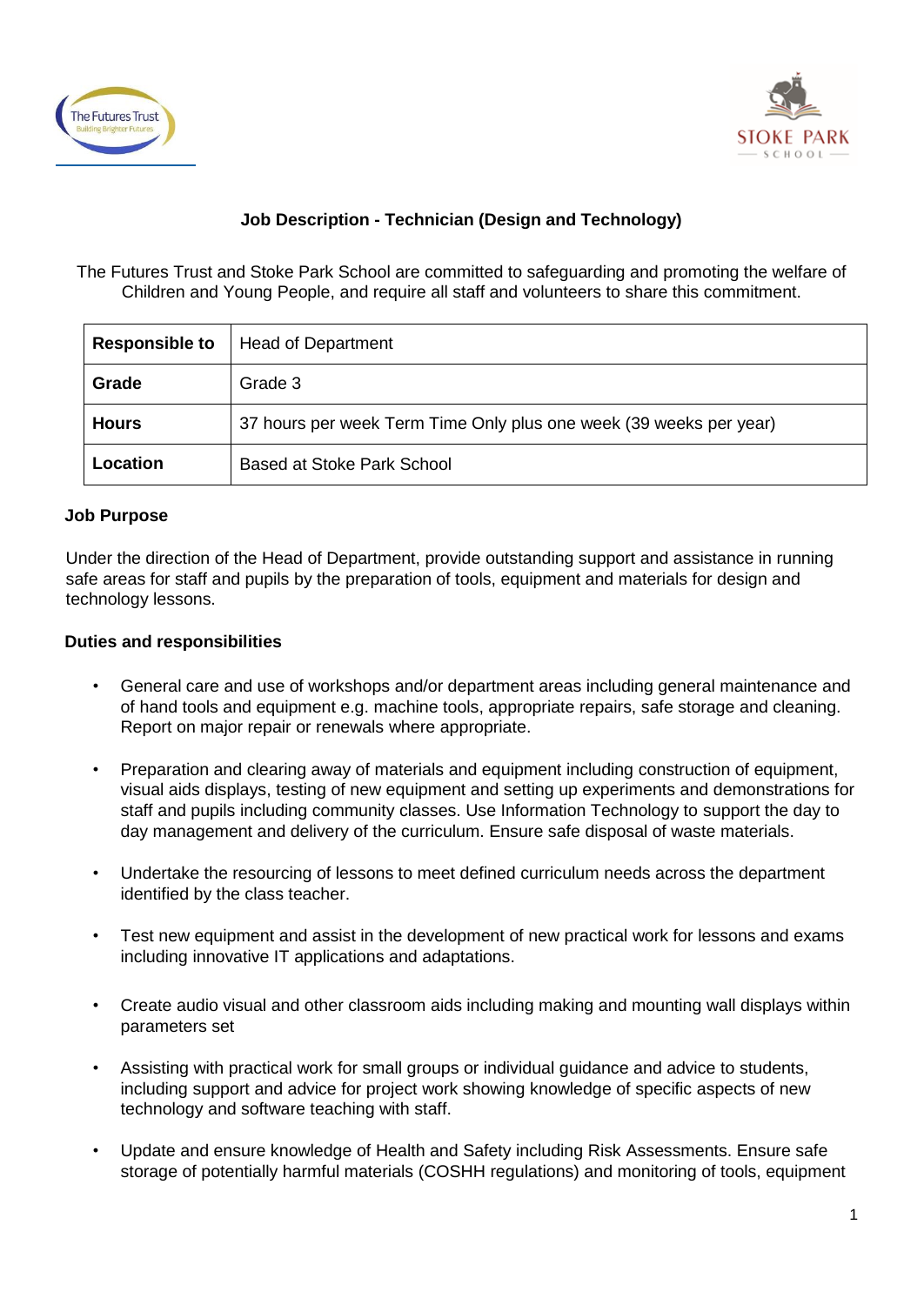

and machinery on a regular basis to ensure equipment is safe before issuing to pupils or staff. Maintain records of safety checks and others required for the storage of dangerous substances.

- Operate an efficient system for stocking, storing and ordering equipment and materials, including obtaining quotes from suppliers, prepare requisitions, receive and check deliveries ensuring relevant records and inventory checks are made.
- Occasional cash handling for the purchase of consumables, as and when necessary, maintaining basic records in relation to pupil materials and purchases.
- Provide basic clerical/admin support for departments within Design Technology. Maintain confidentiality in respect of any sensitive information.
- Ensure safe storage of dangerous materials and disposal of waste materials.
- Assist with any injuries to staff and students as required. You will be expected to complete first aid training

### **Line management**

The job involves no direct responsibility for the supervision, direction or co-ordination of other employees. The work may involve demonstration of own duties, or providing advice and guidance to new employees or others.

### **Professional Development**

- Maintain personal professional development to ensure that the knowledge and skills required to fulfill the role of Technician (Design and Technology) are up to date.
- Be a professional role model, and understand and promote the aims of the School and the values of the Trust.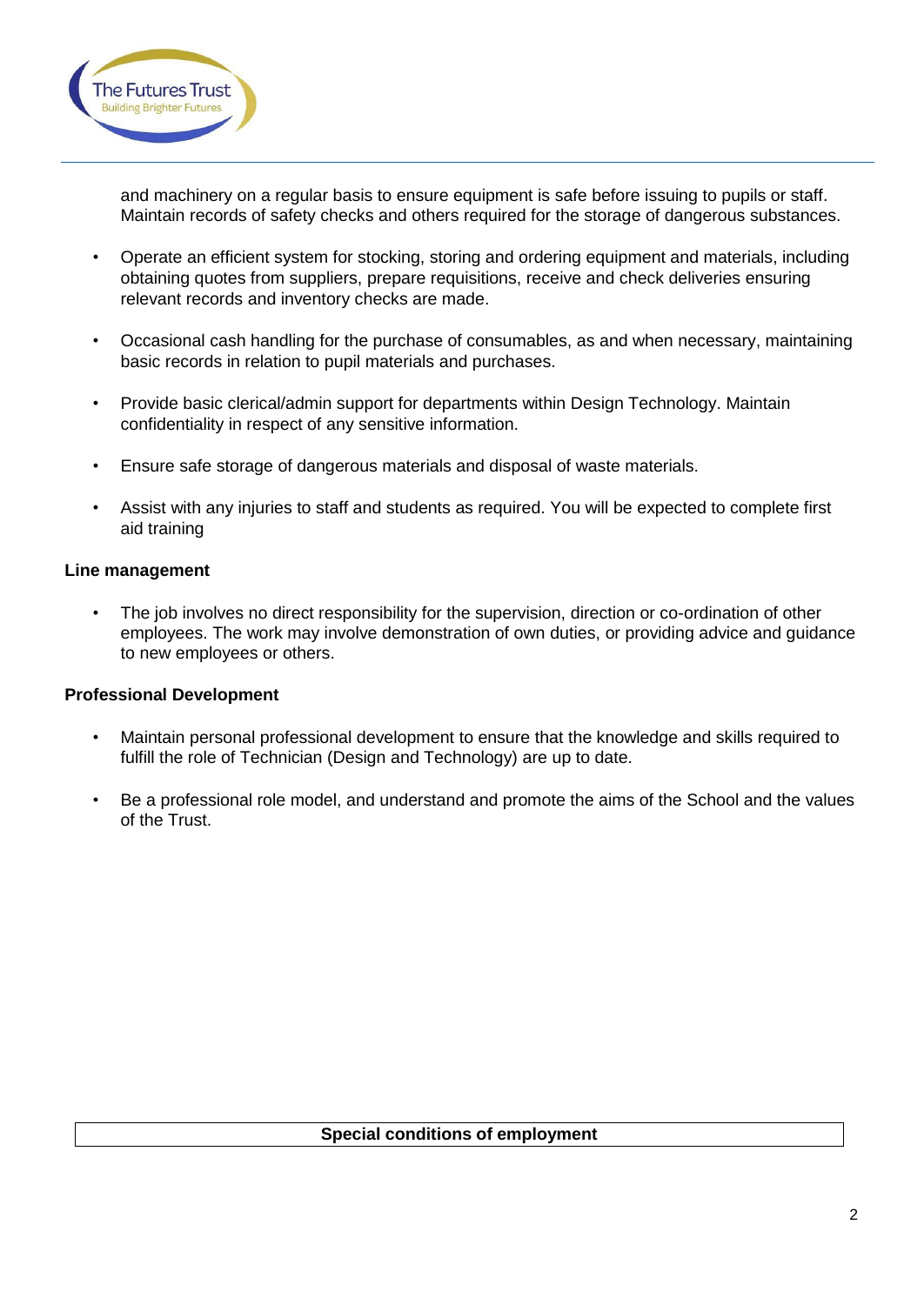

### **Rehabilitation of Offenders Act 1974**

This job is exempt under the Exceptions Orders to the Rehabilitation of Offenders Act 1974. Appointment to this job is subject to an enhanced DBS disclosure being obtained, and any relevant cautions, convictions, bindover orders and warnings being considered.

If the jobholder is arrested, summonsed for an offence or receives a conviction a bindover order or a warning given by a police force, they are required to inform the Headteacher of this fact immediately. Such information will be treated in confidence, so far as this is consistent with the safety of children, compliance with statutory child protection procedures and the School's relevant policies. Failure to disclose such information may result in disciplinary action which could lead to the termination of the jobholder's employment.

### **Safeguarding and Promoting the Welfare of Children and Young People**

The jobholder is required to follow all of the School's policies and procedures in relation to safeguarding at all times, and to adhere to the statutory guidance 'Keeping Children Safe in Education'. The jobholder must take appropriate action in the event that they have concerns, or are made aware of the concerns of others, regarding the safety or wellbeing of children or young people.

## **Health and Safety**

The jobholder is required to exercise their duty of care by taking responsibility for their own health and safety, and the health and safety of other people who may be affected by their acts or failure to act. Full guidance regarding health and safety is set out in the School's Health and Safety Policy, and in any risk assessments relevant to the jobholder's role or circumstances. Both can be accessed via the jobholder's line manager, and the jobholder is required to comply with these and to use any protective clothing or equipment as instructed at all times.

## **Confidentiality and Data Protection**

The jobholder is expected to comply with the provisions of the Data Protection Act 2018. Any information they have access to, or are responsible for, must be managed appropriately and any requirements for confidentiality and security observed. Information must not be disclosed to any person or Authority, for example a parent or the Police, without observing the correct procedure for disclosure as set out in the School's Data Protection Policy. Nothing shall prevent the jobholder from disclosing information that they are entitled to disclose under the Public Interest disclosure Act 1998 as amended, provided that the disclosure is made in accordance with the provisions of that Act/s.